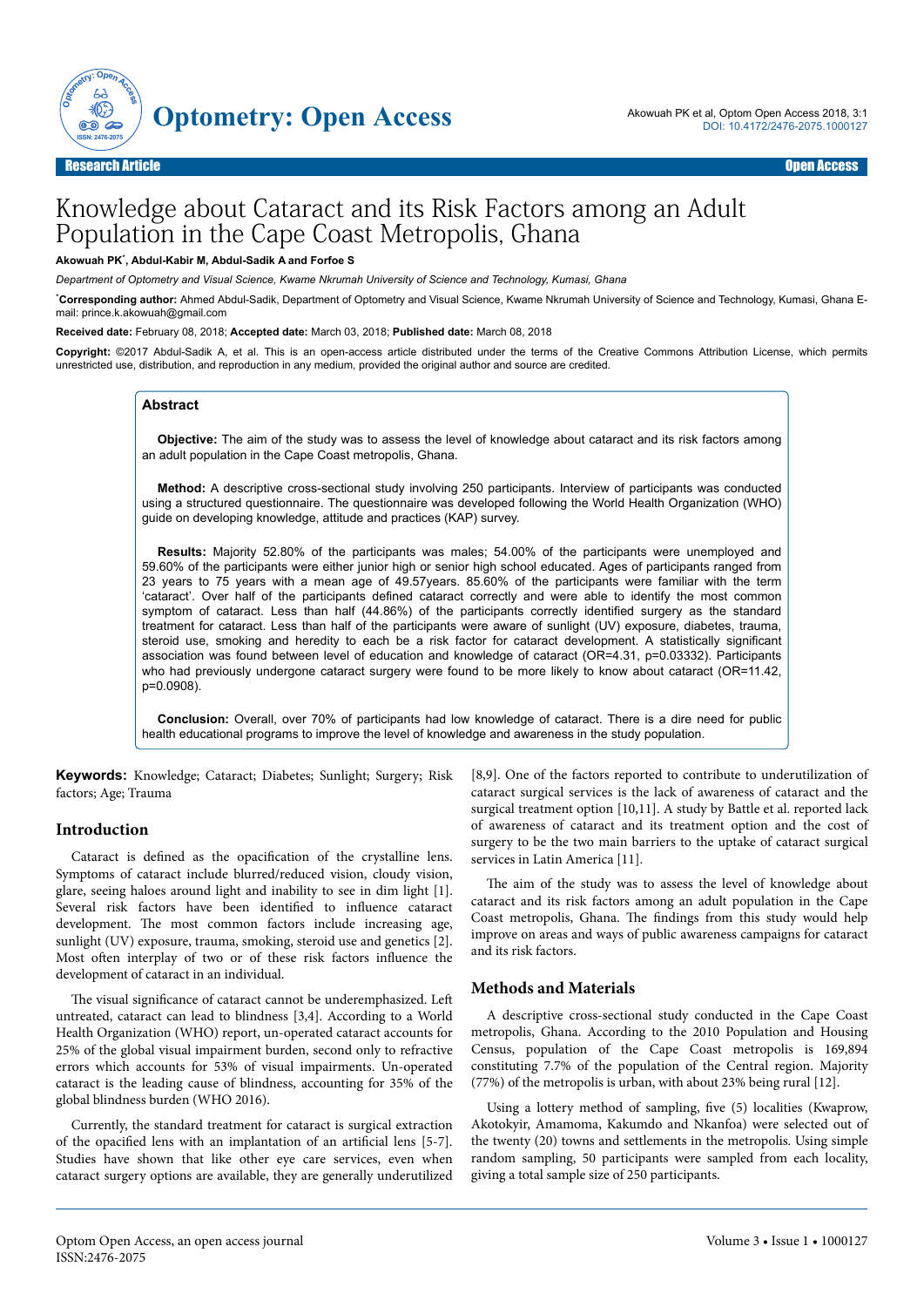Verbal consent was obtained from participants after the details of the study were thoroughly explained to them. Interview of participants was conducted using a structured questionnaire. Нe questionnaire was developed following the World Health Organization (WHO) guide on developing knowledge; attitude and practices (KAP) survey [13]. Data collected included demographics of the respondents, general knowledge about cataract, its presentation, effects, the risk factors associated with its development and treatment options available. For participants who could not read and understand English, the content of the questionnaire was read out to them in a dialect they understood (mostly Fante) and their responses were recorded accordingly.

The questionnaire was divided into two sections. The first sections measured mainly the demographics of participants and whether or not participants were familiar with the term 'cataract' before. Participants who answered YES to being familiar with the term 'cataract' before were asked to answer the second section of the questionnaire. Нe second section of the questionnaire assessed the knowledge about cataract, its risk factor and available treatment option. Нis section consisted of 13 questions. A participant was graded as having a high knowledge about cataract when he or she answered 10-13 of the questions correctly, moderate knowledge when he or she answered 5-9 questions correctly and low knowledge when he or she answered <5 questions correctly.

The data was analyzed using the Statistical Package for Social Scientists (SPSS) software version 20.0 and Microsoft Excel (2010). Proportional data were compared using Chi – Square test as well as odd ratios. At 95% confidence interval, p-values<0.05 were considered to be significant.

## **Results**

| Demographics                      |                   | Participants [N (%)] |  |
|-----------------------------------|-------------------|----------------------|--|
| Gender                            | Male              | 132 (52.80)          |  |
|                                   | Female            | 118 (47.20)          |  |
| Age (years)                       | $21 - 30$         | 73 (29.20)           |  |
|                                   | $31 - 40$         | 49 (19.60)           |  |
|                                   | $41 - 50$         | 41 (16.40)           |  |
|                                   | >50               | 87 (34.80)           |  |
| <b>Highest level of education</b> | Non-school leaver | 51 (20.40)           |  |
|                                   | Junior High       | 61 (24.40)           |  |
|                                   | Senior High       | 88 (35.20)           |  |
|                                   | Tertiary          | 50 (20.00)           |  |
| <b>Employment status</b>          | Employed          | 115 (46.00)          |  |
|                                   | Unemployed        | 135 (54.00)          |  |
| <b>State of lens</b>              | Normal            | 188 (75.20)          |  |
|                                   | Cataract          | 35 (14.00)           |  |
|                                   | Pseudophakes      | 27 (10.80)           |  |

Table 1: Participant Characteristic

Majority (52.80%) of the participants were males. Ages of participants ranged from 23 years to 75 years with a mean age of 49.57years. Majority (54.00%) of the participants was unemployed and the highest level of education of majority (59.60%) of the participants was either junior high or senior high school (Table 1). One hundred and eighty-eight (188, 75.20%) of the participants had normal, clear crystalline lens and 35 (14.00%) had lens opacities.

Two hundred and fourteen (85.60%) participants were familiar with the term 'cataract'. Of these 214 participants, 67 (26.80%) heard of cataract from health care professionals, 47 (18.80%) heard of it on the media, 29 (11.60%) heard of it from personal readings and 107 (42.80%) heard of it from friends and relatives.

What cataract is, the commonest symptom of cataract and the possibility of cataract leading to blindness were each correctly answered by 62.15%, 50.93% and 74.77% of the 214 participants respectively. Нe treatment option for cataract, coverage of cataract treatment by the National Health Insurance Scheme (NHIS) and the use of concoctions as alternative treatment for cataract were each wrongly answered by 55.14%, 69.63% and 65.42% of the 214 participants respectively (Table 2).

| <b>General Knowledge about Cataract</b>                                  |                                  | Participants [N (%)] |  |
|--------------------------------------------------------------------------|----------------------------------|----------------------|--|
| What is cataract?                                                        | Crystalline lens opacities       | 133 (62.15)          |  |
|                                                                          | Raised IOP                       | 61 (28.50)           |  |
|                                                                          | Growth on the eye                | 20 (9.35)            |  |
| Commonest symptom of<br>cataract                                         | Blurred/reduced/cloudy<br>vision | 109 (50.93)          |  |
|                                                                          | Ocular pain                      | 82 (38.32)           |  |
|                                                                          | <b>Itchiness</b>                 | 23 (10.75)           |  |
| cataract<br>lead<br>Can<br>to<br>blindness?                              | Yes                              | 160 (74.77%)         |  |
|                                                                          | No                               | 54 (25.23)           |  |
| What is/are the treatment<br>option(s)<br>for<br>matured<br>cataract?    | Surgery                          | 96 (44.86)           |  |
|                                                                          | Medication/ spectacles           | 118 (55.14)          |  |
| Are you aware treatment<br>for<br>cataract<br>covered<br>under the NHIS? | Yes                              | 65 (30.37)           |  |
|                                                                          | No                               | 149 (69.63)          |  |
| Are concoctions alternate<br>treatments for cataract?                    | Yes                              | 74 (34.58)           |  |

Table 2: General Knowledge about Cataract and Treatment Options

The risk factor for cataract development most known by the participants was increasing age. Majority (78.97%) of the participants reported knowledge of increasing as a risk factor for cataract development. Less than half of the participants knew diabetes, sunlight (UV) exposure, trauma, smoking and heredity to be a risk factor for cataract development (Table 3).

Overall, over 70% of participants had low knowledge of cataract and 4.40% had high knowledge of cataract (Table 4).

Although not statistically significant, participants older than 40 years were found to know more about cataract. Нere was a statistically significant relationship between highest level of education and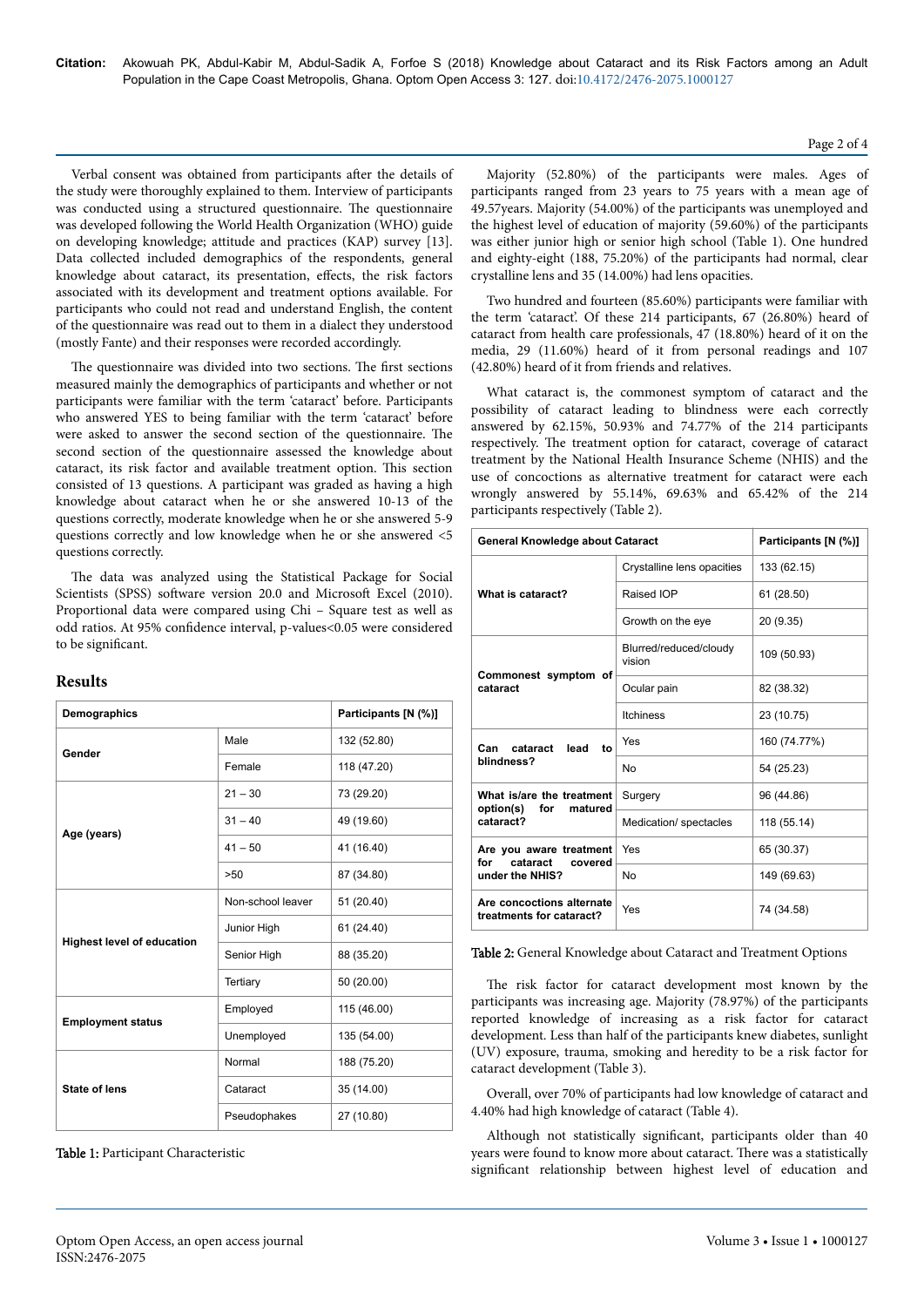#### Page 3 of 4

knowledge about cataract, with tertiary level educated more likely to know about cataract and its risk factors (p=0.0332). The relationship between participant's demographics and their previous knowledge of cataract is presented in Table 5.

answers were used in elucidating participant's knowledge of cataract symptoms while in that of Lau et al., open ended questions were used. With the close ended nature of the questions used in our study, participants could have guessed answers to questions and might be a reason for the high percentage of participants with good knowledge about the symptoms of cataract [14].

| <b>Risk factors</b>    |     | Participants [N (%)] |
|------------------------|-----|----------------------|
| Sunlight (UV) exposure | Yes | 104 (48.60)          |
|                        | No  | 110 (51.40)          |
| Increasing age         | Yes | 169 (78.97)          |
|                        | No  | 45 (21.03)           |
| <b>Diabetes</b>        | Yes | 62 (28.97)           |
|                        | No  | 152 (71.03)          |
| <b>Trauma</b>          | Yes | 103 (48.13)          |
|                        | No  | 111 (51.87)          |
| Steroid use            | Yes | 50 (23.23)           |
|                        | No  | 164 (76.77)          |
| <b>Smoking</b>         | Yes | 54 (25.23)           |
|                        | No  | 160 (74.77)          |
| <b>Heredity</b>        | Yes | 73 (34.11)           |
|                        | No  | 141 (65.89)          |

Table 3: Knowledge of common risk factors for cataract development

| Grading                        | Participants [N (%)] |  |
|--------------------------------|----------------------|--|
| Low (<5 correct answers)       | 193 (77.20%)         |  |
| Moderate (6-9 correct answers) | 46 (18.40%)          |  |
| High (10-13 correct answers)   | 11 (4.40%)           |  |

Table 4: Grading of Participants Knowledge about Cataract

# **Discussion**

Majority (85.60%) of the participants were familiar with the term cataract. Нis is similar to the study of Lau et al. [14] and Katibeh et al. [15] in which over 90.00% of the participants were reported to be familiar with cataract. Нis is probably due to majority of the participants having some form of education. 79.60% of the participants had either high school or tertiary level education. Studies have established the relationship between educational status and level of knowledge about ocular conditions. Lau et al reported a statistically significant association between level of education and knowledge about both cataract and glaucoma [14].

Majority (62.15%) of the participants defined cataract correctly as "crystalline lens opacities". Нis is contrary to the study of which reported that majority of the participants could not defined cataract correctly [16]. Contrary to the report of Lau et al. [14] over 50.00% of the participants in this study were able to identify the common symptom of cataract. An explanation for the difference in finding between our study and that of Lau et al. might be the method of data collection. In our study close ended questions with three possible

| <b>Participants characteristics</b>               |                       | OR (CI)             | P-value |
|---------------------------------------------------|-----------------------|---------------------|---------|
| Gender                                            | Male                  | 1                   | 0.4731  |
|                                                   | Female                | 1.30 (0.64-2.66)    |         |
| Age (years)                                       | $\leq 40$             | 1                   | 0.1134  |
|                                                   | >40                   | 1.79 (0.87-3.69)    |         |
| <b>Highest</b><br>level<br>οf<br><b>Education</b> | Non-school<br>leavers | 1                   |         |
|                                                   | High school           | 1.59 (0.71-3.56)    | 0.2613  |
|                                                   | Tertiary              | 4.31 (1.12-16.53)   | 0.0332  |
| <b>Employment status</b>                          | Employed              | 1                   | 0.4435  |
|                                                   | Unemployed            | $0.75(0.36-1.56)$   |         |
| <b>State of lens</b>                              | Normal                | 1                   |         |
|                                                   | Cataract              | 1.59 (0.52-4.82)    | 0.4124  |
|                                                   | Pseudophakes          | 11.42 (0.68-192.07) | 0.0908  |

Table 5: Relationship between Participant Characteristics and Cataract Awareness

Less than half (44.86%) of the participants correctly identified surgery as the standard treatment for cataract. Нis means less than half of the participants appreciate the role of surgery in reducing blindness due to cataract. Нis could be a problem to cataract surgical uptake as the felt need for cataract surgery might be low within the population. Studies by Khandekar and Al-Harby [17] and Katibeh et al. [15] reported the contrary. In their studies over 50.00% of the participants knew of surgery as the treatment for cataract. Majority (74.77%) of the participants knew cataract could lead to blindness. This is a relatively high percentage of participants having knowledge about cataract leading to blindness in comparison to other studies conducted in developing countries. In the study of Katibeh et al. less than half (47.6%) of the participants were aware cataract can lead to blindness. Also, in the study by [16] over 70% of the participants were not aware cataract can lead to blindness.

Increasing age was the commonest risk factor for cataract development identified by the participants in this study 78.97% of the participants reported being aware of increasing age as a risk factor for cataract development. Contrary to the findings in our study [16] reported that less 30.00% of the participants in their study were aware of increasing age as a risk factor for cataract development. Less than half of the participants were aware of sunlight (UV) exposure, diabetes, trauma, steroid use, smoking and heredity to be a risk factor for cataract development.

A statistically significant association was found between level of education and knowledge of cataract and its related risk factors, with tertiary level educated participants about 4 times likely to have knowledge about cataract and its related risk factors than those